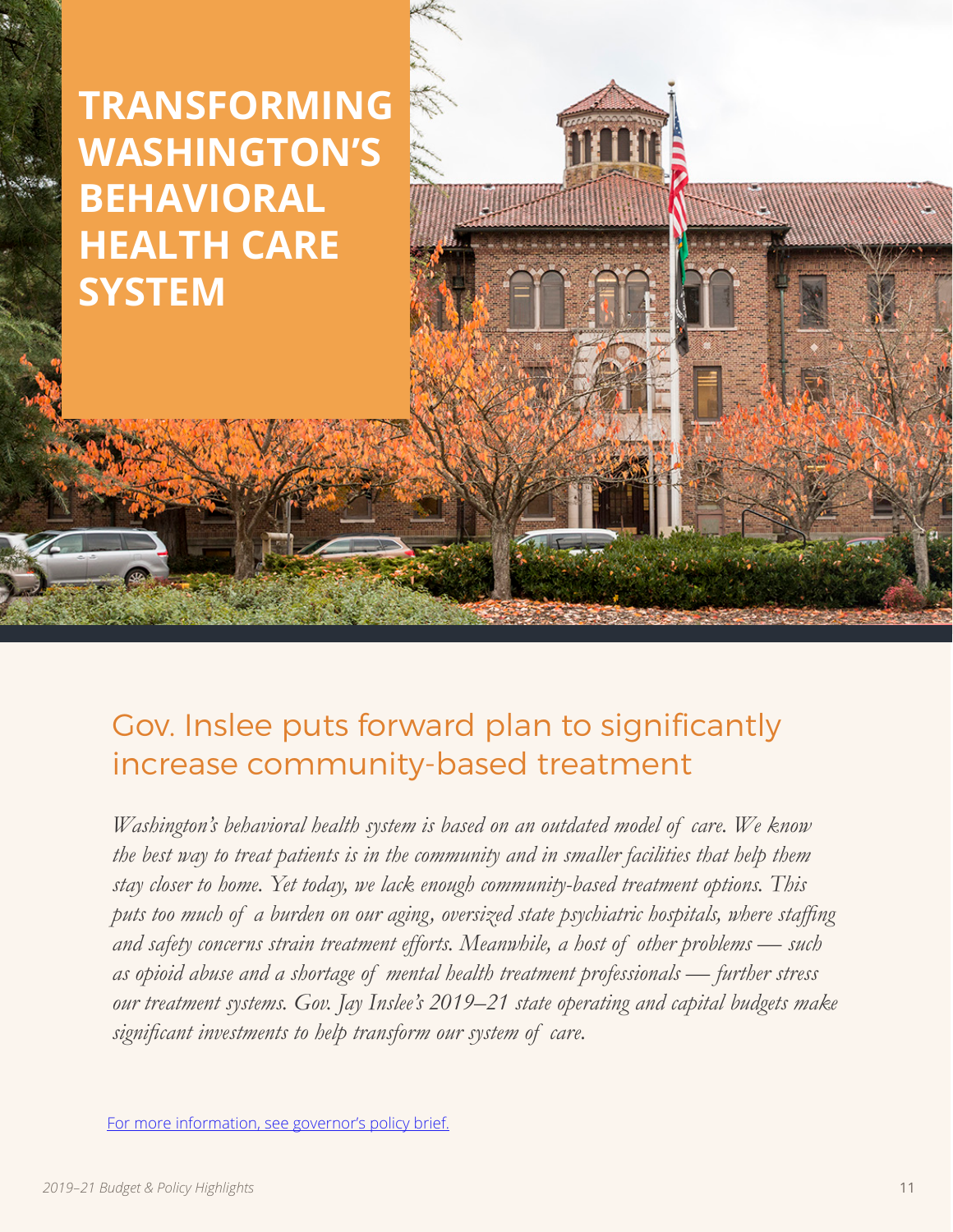## Gov. Inslee's comprehensive strategy

Last spring, Inslee announced a five-year plan to dramatically reshape how and where we treat people suffering from acute mental illness. His proposed 2019–21 operating and capital budgets provide significant new resources to launch that transformative effort. The plan immediately invests in developing community capacity and treatment services. This means individuals will be diverted from the state hospitals, and individuals at the hospitals can successfully transition back to the community. The plan also invests in long-term strategies to grow the behavioral health workforce while building additional civil commitment beds in the community. Lastly, the governor makes investments in the state hospitals to keep them running and safe for patients and staff while the system is being transformed.

To launch this effort, the governor's operating budget includes \$404 million and his capital budget includes \$271 million in investments during the next biennium, primarily in five key areas.

# Expanding behavioral health

treatment options

A February 2015 report from the Washington State Institute for Public Policy, "Inpatient Psychiatric Capacity and Utilization in Washington State," found that the prevalence rates for mental health conditions in Washington are among the highest in the nation. With an estimated 24 percent of adults experiencing a diagnosable mental health condition and 7 percent meeting criteria for serious mental illness, Washington ranks third and second, respectively, in the nation on these measures.

In 2015, approximately 180,000 individuals received an outpatient mental health service; of these patients, just over 1 percent were also admitted to a state hospital.

Effective behavioral health treatment options in the community help make sure patients can be

appropriately discharged from the state hospitals and help address behavioral health issues early on, preventing some individuals from needing psychiatric hospitalization in the first place. And, in some instances, effective treatment in the community can divert individuals from the criminal justice system.

Even for individuals with severe and chronic behavioral health needs, services in the community can offer timely and effective care that supports them in managing their condition outside the state hospitals.

To discharge patients from the state psychiatric hospitals and provide the necessary services, the governor's budget includes more than \$40 million to expand community alternative placements such as long-term care facilities and state-operated living facilities — and creates new facility types for individuals who no longer need treatment but have high behavioral needs.

More than \$30 million is invested in community services — such as intensive outpatient treatment, partial hospitalization and intensive wraparound services — to make sure discharge placements are successful and to divert individuals from more inpatient care.

In addition to expanding mental health treatment options, the governor makes investments in substance use disorder treatment by increasing provider rates for secure withdrawal management and stabilization facilities across the state.

## More housing support

Stable housing, paired with community treatment options, is essential to successfully stabilize individuals in their communities. Meeting housing needs can reduce the use of jails, emergency services and shelters. It can also help individuals who are ready for hospital discharge but lack the housing to go to.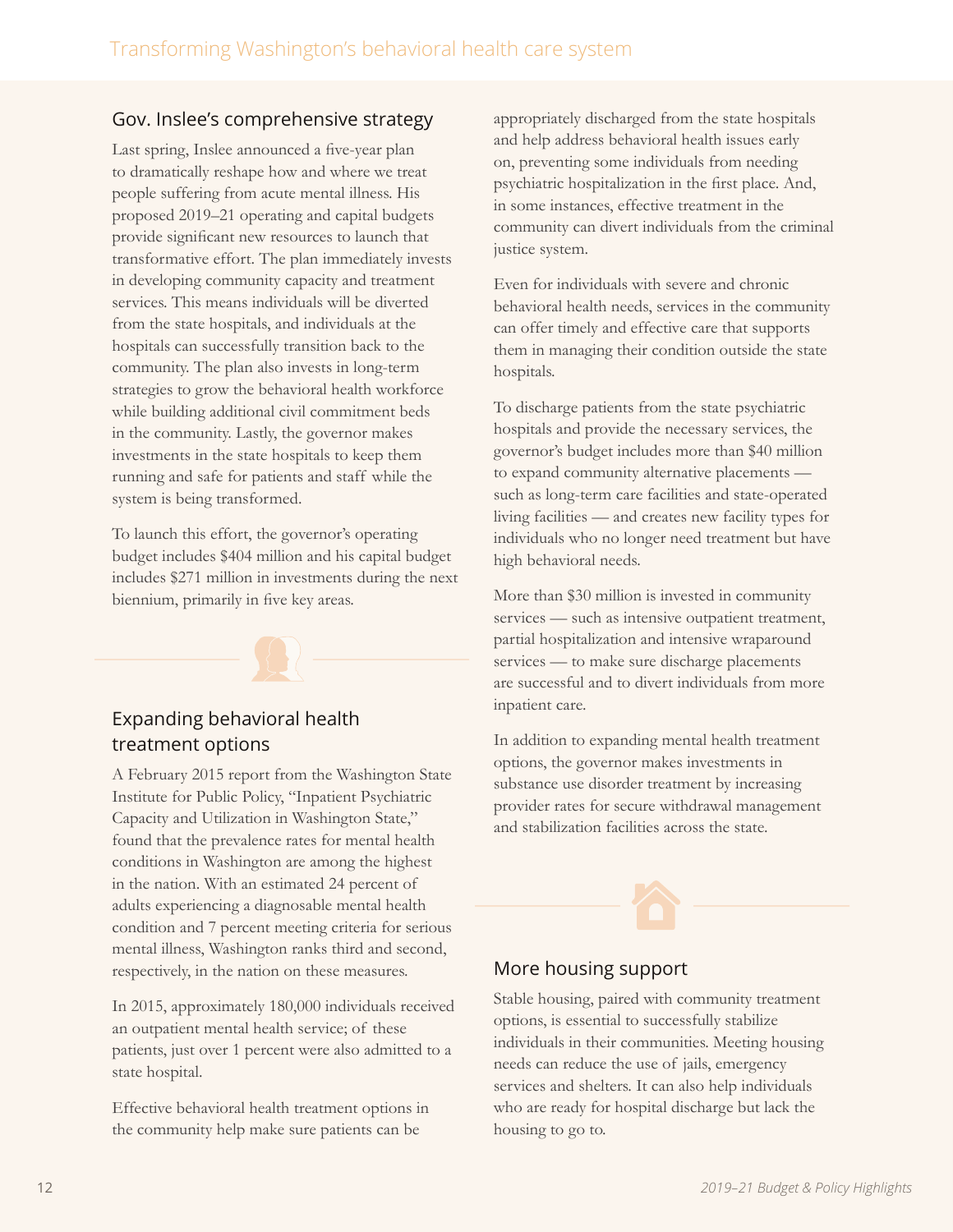Washington received federal approval to use Medicaid funding to provide the supportive services necessary to stably house the highest-need chronically homeless individuals. However, these federal dollars do not cover rental assistance, so many individuals who are eligible for these services remain homeless. The governor invests nearly \$35 million in rental assistance for permanent supportive housing services to an estimated 1,000 vulnerable people; priority is given to patients being discharged from the state hospitals.

The governor also proposes \$20 million in capital funding in the Housing Trust Fund for permanent supportive housing for people who suffer from chronic mental illness.

### Workforce development

The demand for behavioral health professionals has outpaced our treatment system's ability to keep up nationwide. Meanwhile, high turnover rates, noncompetitive compensation and a shortage of professionals have compounded workforce challenges in our behavioral health system. In his 2017–19 biennial budget, Inslee invested in compensation increases and professional loan repayment to recruit and retain employees at our state hospitals.

Additional investment is needed to continue growing the workforce. Today there are 300 licensed psychiatrists in Washington state, 45 of whom are at Western State Hospital alone. As of November 2018, there were 17 vacant psychiatrist positions at the hospital.

The governor proposes investing a total of \$4 million to address these workforce shortages. His budget creates a new behavioral health conditional scholarship for 50 students who commit to working in high-demand behavioral health fields in state hospitals and state behavioral health community sites. The governor also adds five residency positions at the University of Washington's psychiatry residency program.

In addition to these proposed items, funding is provided for advanced behavioral home care aide specialist training and supports for providers who care for individuals in the community.



### Appropriate community-based facilities

While community treatment options are essential, some individuals need institutional care. Two years ago, Inslee laid out a vision to move all civil commitments out of the hospitals and into the community over time. This will be done through a combination of community providers and new state-owned and -operated facilities in regional settings. This way, patients can remain close to their family and friends and be better connected to community resources upon discharge.

In his operating budget, the governor invests more than \$35 million for community providers to serve patients committed under the Involuntary Treatment Act, a key first step in his plan to phase all civil commitments into the community. Community providers can more quickly expand civil commitment capacity while work is underway on future capital budget investments in state-owned and -operated facilities. To aid in this effort, the capital budget includes \$110 million for grants to community hospitals and community providers. These grants expand capacity that helps divert and discharge individuals from the state hospitals. This investment is projected to add more than 500 beds statewide.

This governor also proposes making a major investment in transforming the way state-owned, state-operated civil commitments are served. His capital budget includes \$31 million to begin work on state-operated civil behavioral health facilities. Of this sum, nearly \$23 million will be tabbed for predesign and design of four 16-bed and two 48-bed facilities. The remaining \$8.3 million is for predesign of three 150-bed facilities. All these facilities will provide smaller settings to better serve patients in the community.